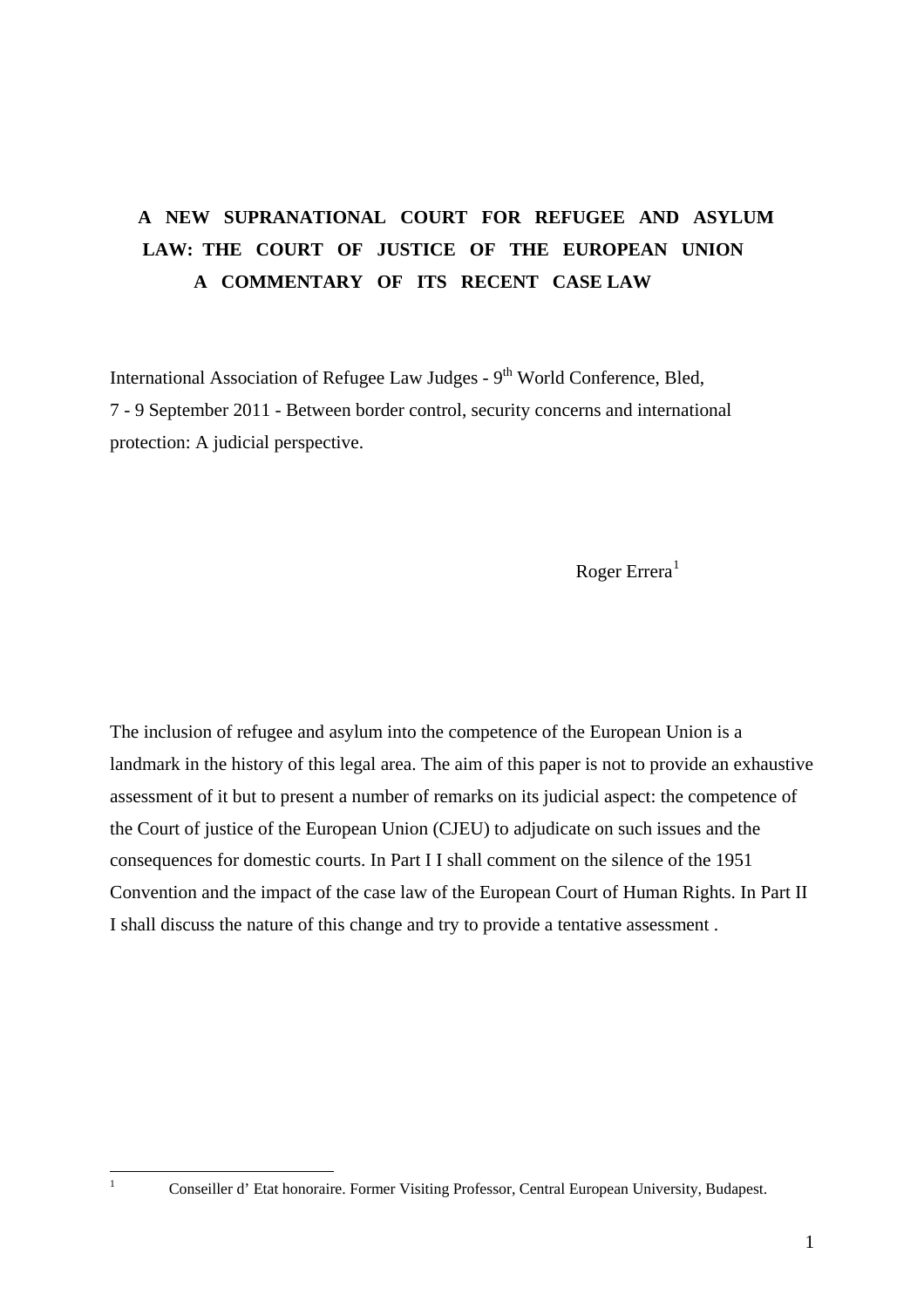## **I. From the silence of the 1951 Convention to the impact of the case law of the European Court of Human Rights**

During a very long time no international court had jurisdiction to adjudicate directly on issues relating to refugee and asylum law.

I.1. The silence of the 1951 Convention

During the preparatory works of the 1951 Geneva Convention no one thought of creating an international court or a body composed of experts in charge of overseeing its implementation by State Parties, on the model of the monitoring systems included later on in the UN human rights conventions adopted from the mid-1960s on<sup>[2](#page-1-0)</sup>. The UNHCR, created one year earlier, was supposed to be sufficient. Not without some misgivings. There seems to have been some reluctance to create a permanent institution. Hence, in its 1950 Statute, the provision under which the UN General Assembly would determine, within three years, "whether the Office should be continued beyond [3](#page-1-1)1 December 1953<sup> $\cdot$ 3</sup>. It was. Its competence is wide one<sup>[4](#page-1-2)</sup>. But the Statute could not mention the 1951 Convention. The latter mentions that the UNHCR "is charged with the task of supervising international conventions<sup>[5](#page-1-3)</sup> providing for the protection of refugees" and mentions "the co-operation of States" with  $it<sup>6</sup>$  $it<sup>6</sup>$  $it<sup>6</sup>$ . Consequently domestic administrative and judicial institutions were left on their own.

I.2. The impact of the case law of the European Court of Human Rights The ECHR was initially silent of the rights of aliens and did not mention asylum, which is not surprising, given its date (1950). Indeed its two initial provisions relating to aliens allow a *restriction* of their rights<sup>[7](#page-1-5)</sup>. The content of the additional Protocols 4 (art.4) and 7 (art.1) is minimal. In addition the European Court of Human Rights has held that article 6.1 does not apply to migration issues. In spite of this the Strasbourg Court plays an important indirect role in cases relating to asylum seekers through its case law on several provisions of the

<span id="page-1-0"></span> $\frac{1}{2}$  Under art. 38: " Any dispute between parties to this Convention relating to its interpretation or application, which cannot be settled by other means, shall be referred to the International Court of Justice at the request of any one of the parties to the dispute". This provision has never been used. 3

<span id="page-1-1"></span>Statute of the Office of the United Nations High Commissioner for Refugees, art.5.

Statute, ch.II.6.

<span id="page-1-3"></span><span id="page-1-2"></span><sup>5</sup> The plural is noteworthy.

<span id="page-1-4"></span><sup>6</sup> Preamble, para 6.

<span id="page-1-5"></span><sup>7</sup> See art. 5.1.f on arrest and detention of a person to prevent his unauthorised entry into the country or against whom deportation or extradition is contemplated and art. 16 on restrictions on the political activities of aliens.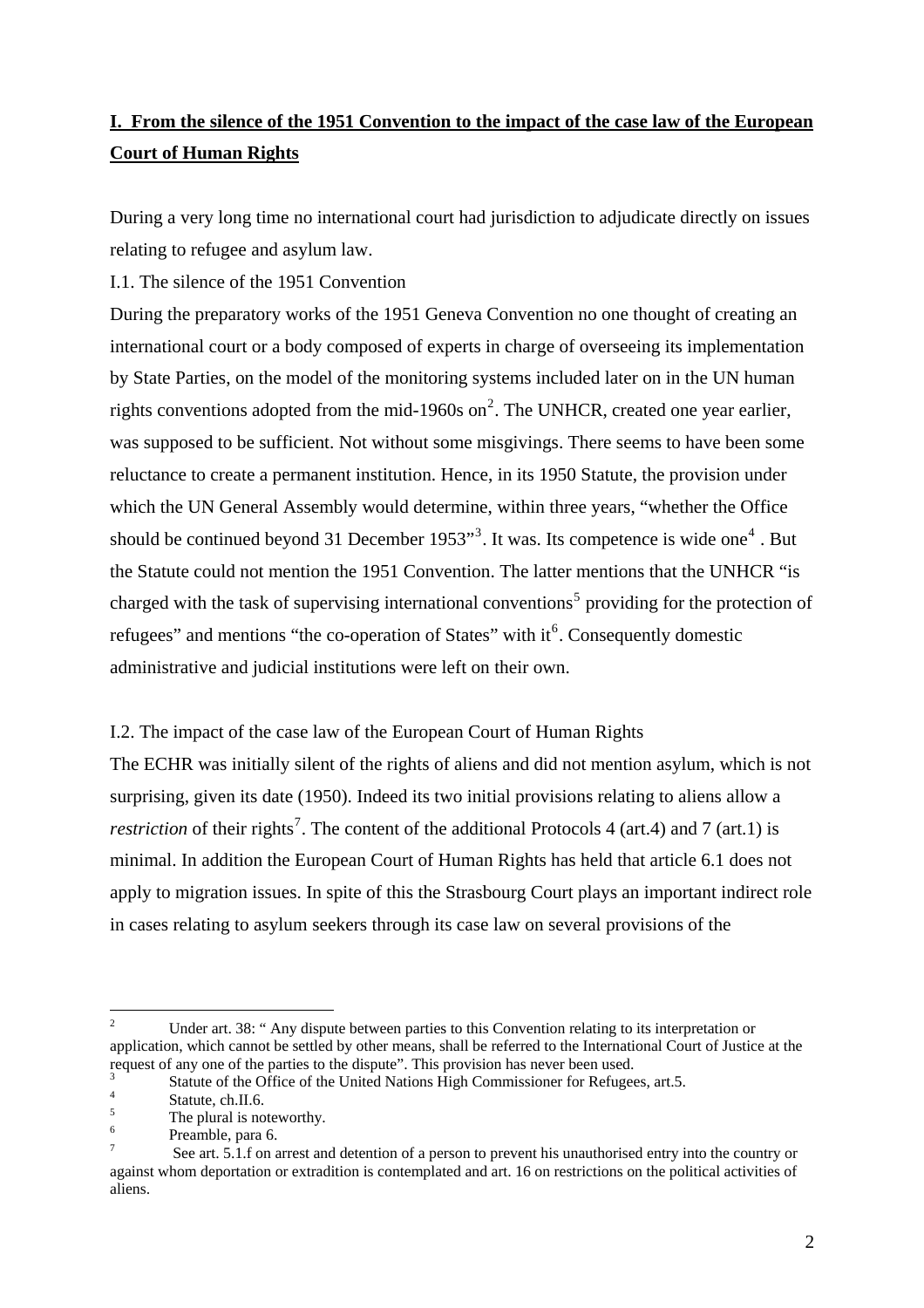Convention such as articles  $3^8$  $3^8$ ,  $8^9$  $8^9$  and 13 on the right to an effective remedy<sup>[10](#page-2-2)</sup>. The Court has also used extensively article 39 of its Rules of procedure on interim measures $^{11}$  $^{11}$  $^{11}$ . In addition, the case law of the European Court of Human Rights has to be taken to-day into account for two general reasons. The first one lies in article 6.3 TEU:" Fundamental rights, as guaranteed by the European Convention on Human rights and Fundamental Freedoms and as they result from the constitutional traditions common to the Member States, shall constitute general principles of the Union's law". The second reason the future accession of the EU to ECHR, mentioned in article 6.2 TEU.

### II. **The judicial consequences of the inclusion of refugee and asylum law into the competence of the EU**

I shall comment in turn on some general issues (II.1), on the references sent to the Court (II.2),on the lessons for domestic courts concerning the referrals (II.2.3) and finally on the CJEU's methods of interpretation and its outcome (II.4).

#### II. 1. General issues

1

When the Rome Treaty creating the European Economic Community was drafted and finally signed in 1957 no one imagined that asylum, together with immigration, would ever be part of the competence of the Community. This is the case to-day under articles 3.2 TEU and 67.2 and 78 TFEU. The first consequence is that refugee and asylum law in EU Member States is primarily composed of the 1951 Geneva Convention and of a series of EU instruments:

<span id="page-2-0"></span><sup>8</sup> *Chahal v UK* ( 1996) ECHR 54 (15 Nov.1996) on expulsion of aliens ;*Cruz Varas and Others v Sweden* (1991)ECHR 14 (20 March 1991);*Vilvarajah and Others c UK* (1991) ECHR 26 (30 Oct. 1991); *Salah Sheek v The Netherlands* (2007) ECHR 36 (11 Jan. 2007). See A. Fornerod, " L'article 3 de la convention européenne des droits de l'homme et l'éloignement forcé des étrangers", *Revue trimestrielle des droits de l'homme*, 82, Apri1 1,2010.315. On the implementation of the Dublin II Regulation see *AA v Greece*, 22 July 2010 and *MMS v Belgium and Greece*, (2011) ECHR 108 ( 21 Jan. 2011). The consequences of MMS are far reaching. The interpretation and implementation of this Regulation is mentioned in a number of recent references by domestic courts to the CJEU (see infra).

<span id="page-2-1"></span><sup>9</sup> In 2010 the Court held Greece in breach of art.8 combined with art. 14 for refusing to serve family allowances to refugees on the ground that they were not Greek nationals, nationals of another EU Member State or of Greek origin: *Fawsie v Greece*, 21 Oct. 2010 and *Saidoun v Greece,* same date; *Rahimi v Greece* (2011) ECHR 751.

<span id="page-2-2"></span><sup>10</sup> *Jabari v Turkey* (2000) ECHR 369 (11 July 2000), *Conka v Belgium* (2002) ECHR 14 (5 Feb. 2002),*Gebremedhin v France*, 26 April 2007.<br><sup>11</sup> Since *Mamatkulov and Askarov v Turkey* (2005)ECHR 64 (4 Feb. 2005), the State Parties are under an

<span id="page-2-3"></span>obligation to comply with them. The Court has repeatedly used it in cases relating to Sri Lanka: see R. Errera, "The European Court of Human Rights and interim measures: Scope of powers and issues for domestic courts"; N. Mole, *Asylum and the European Convention on Human Rights* , Council of Europe Publishing, 2007, H. Lambert, *The position of aliens in relation to the European Convention on human rights*, id, 2006.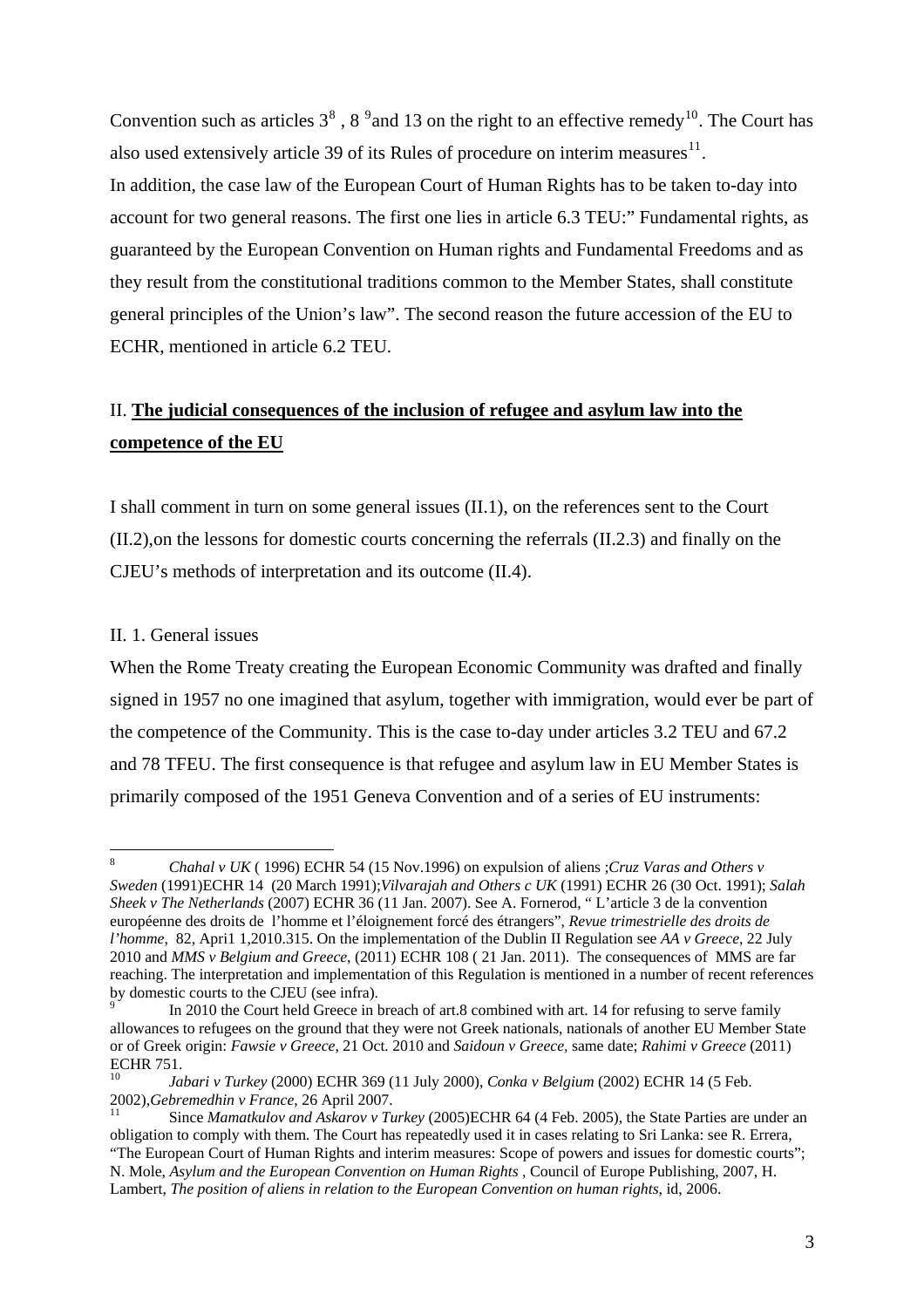Directives<sup>[12](#page-3-0)</sup>, Regulations<sup>[13](#page-3-1)</sup> and decisions<sup>[14](#page-3-2)</sup>. The second consequence is that for the first time in the history of refugee and asylum law a supra-national court, the CJEU, adjudicates directly on issues relating to this area of law. It does so in actions relating to the validity and the interpretation of the instruments mentioned above. In this domain as in others the main and most significant and influential part of its case law comes from references from domestic courts for a preliminary ruling under article  $267$  TFEU<sup>[15](#page-3-3)</sup>.

Several remarks are in order here.

a) This is a court to court procedure, an original and unique instrument of cooperation between national courts, which are the first instance courts applying EU law and the Court, under the guidance of the latter. It belongs to the domestic courts to decide whether it is necessary to request the Court for its interpretation of certain provisions of an EU instrument. This can be done at any stage of the proceedings.

b) The CJEU has discretion, whenever it thinks it appropriate, to rephrase the questions, not to answer some of them or to add to them.

c) The central issue here is that of interpretation, a key notion for all judges. The importance of such an exercise, here, is increased by several facts:

- Refugee and asylum law is a totally new field for the Court.

- Many EU instruments, especially Directives, are not a model of clarity and consistency, due to the conditions of their drafting and the inevitable compromises between the Commission and the Council or between Member States.<sup>[16](#page-3-4)</sup>

- EU instruments are recent and new ones for domestic courts and drafted differently from national law.

<span id="page-3-0"></span> $12<sup>12</sup>$ Directives 2001/55 on temporary protection, 2003 / 09 on reception conditions, 2004/83 on refugee and subsidiary protection definition and content and 2005/85 on asylum procedures.

<span id="page-3-1"></span>Regulations 2725/ 2000 on Eurodac, 407/202 implementing the precedent one, 343/2003 (Dublin II), 1560/2003 implementing the precedent one and 439/ 2010 on the European Asylum Support Office.

<span id="page-3-2"></span><sup>&</sup>lt;sup>14</sup> Decisions 2000/596/EC on the European Refugee Fund and 2004 Decision on the second Fund.<br><sup>15</sup> 15 «The Court of Justice of the European Union shall have jurisdiction to give preliminary rulings

<span id="page-3-3"></span>concerning a) the interpretation of Treaties b) the validity an interpretation of the institutions, bodies, offices or agencies of the Union.- Where such a question is raised in a case pending before any court or tribunal of a Member State, that court or tribunal may, if it considers that a decision on the question is necessary to enable it to give judgment, request the Court to give a ruling thereon.- Where any such question is raised in a case pending before a court or tribunal of a Member State against whose decisions there is no judicial remedy under national law, that court or tribunal shall bring the matter before the Court.- If such a question is raised in a case pending before a court or tribunal of a Member State in regard to persons in custody, the Court of Justice of the European Union shall act with the minimum of delay".

<span id="page-3-4"></span><sup>16</sup> Art. 15.c of the Qualification Directive is an apt illustration. Needless to say EU instruments do not have the monopoly of such defects. In her opinion relating to the *Bolbol* case ( Case C-31/09, 17 June 2010, *Nawras Bolbol v Bevandorlasi es Allampolgarsagi Hivatal*) Advocate General E. Sharpston, commenting on article 1D of the Geneva Convention on exclusion, mentioned " four broad areas of opacity", at § 46.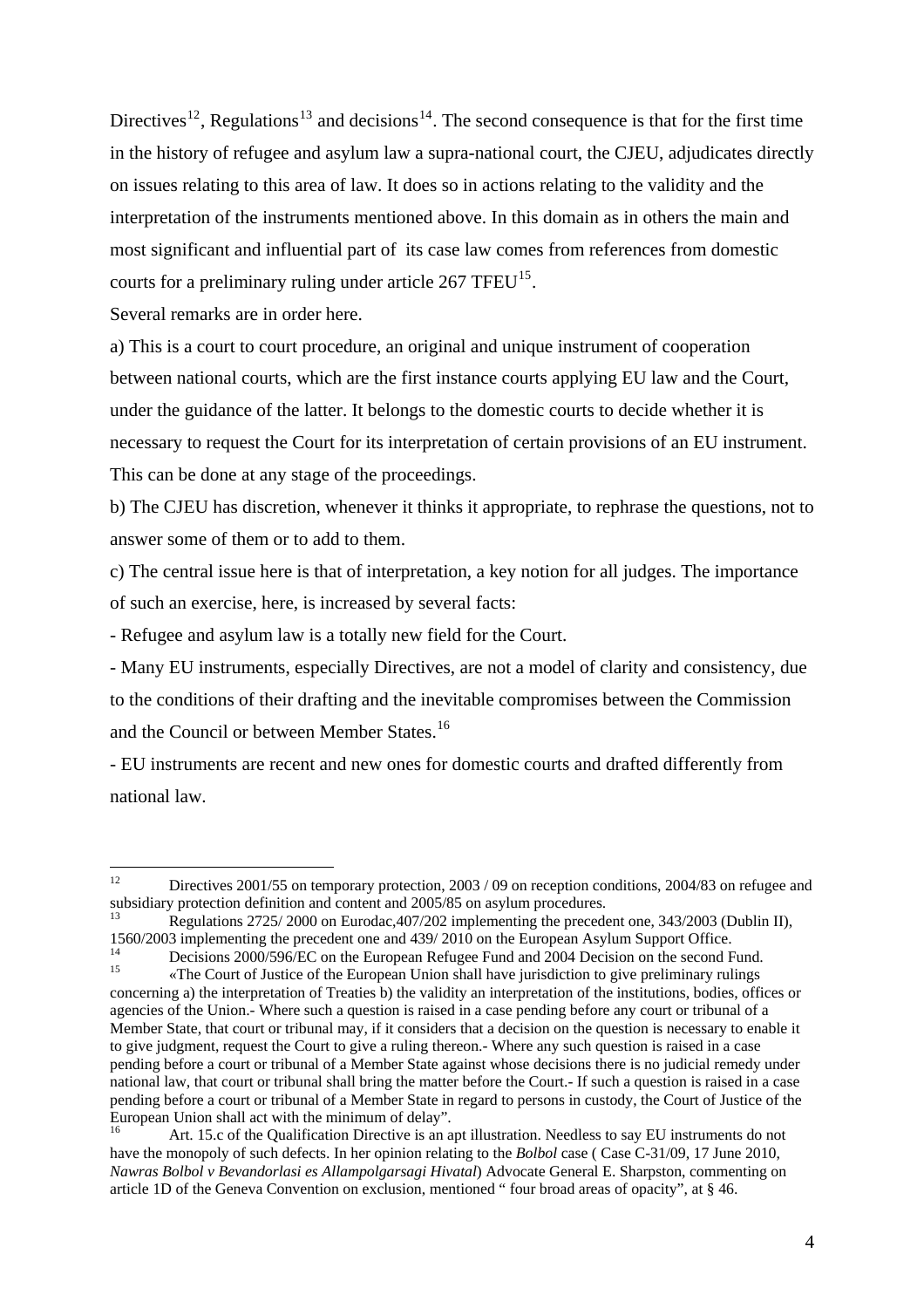- The Court's jurisdiction is restricted to EU instruments but here, given the pre-eminence of the Geneva Convention, constantly reaffirmed, and the fact that some Directives, e.g. the Qualification Directive, are an elaboration of it and repeat many of its provisions, its ruling are bound to have a direct influence on the interpretation of the Geneva Convention by domestic courts. Hence the interest of its case law for the courts of States which do not belong to the EU and are parties to the 1951 Convention. A good example is the content of the Qualification directive on the key notions of protection, persecution, exclusion and cessation. d) In addition to the Treaties and to the Directives and Regulations mentioned above, another instrument must be mentioned: The Charter of fundamental rights of the European Union (hereafter: the Charter). Under article 6.1 TEU "The Union recognises the rights, freedoms and principles set put in the Charter of Fundamental Rights of the European Union of 7 December 2000, as adapted at Strasbourg, on 12 December 2009, which shall have the same legal values as Treaties"<sup>[17](#page-4-0)</sup>. On asylum the Charter says very little: "The right to asylum shall be guaranteed with due respect for the rules of the Geneva Convention of 28 July 1951 and the Protocol of 31 July 1967 relating to the status of refugees and in accordance with the Treaty on European Union and the Treaty on the Functioning of the European Union (hereinafter referred to as 'the Treaties')"[18](#page-4-1). The Qualification Directive mentions the Charter in its preamble<sup>[19](#page-4-2)</sup>. The link between the Charter and the ECHR is explained in its article  $52(3).^{20}$  $52(3).^{20}$  $52(3).^{20}$ 

The Charter has been mentioned in several rulings<sup>[21](#page-4-4)</sup> A number of pending references mention provisions of the Charter among other instruments<sup>[22](#page-4-5)</sup>, which will lead the Court to give its interpretation of them<sup>[23](#page-4-6)</sup> and of the Charter in general.

<span id="page-4-0"></span> $17$ Under the third para of the same article : « The rights, freedoms and principles in the Charter shall be interpreted in accordance with the general provisions in Title VII of the Charter governing its application and with due regard to the explanations referred to in the Charter, that set out the sources of those provisions". This convoluted language is a safe recipe for divergences of interpretation of the Charter.<br>
<sup>18</sup> Art. 18.<br>
<sup>19</sup> Art. Directive generate the fundamental rights and charges the grippinals

<span id="page-4-2"></span><span id="page-4-1"></span><sup>19 &</sup>quot;This Directive respects the fundamental rights and observes the principles recognised in particular by the Charter of Fundamental Rights of the European Union", Recital 10, first phrase.

<span id="page-4-3"></span><sup>&</sup>quot;In so far as this Charter contains rights which correspond to rights guaranteed by the Convention for the Protection of Human Rights and Fundamental Freedoms, the meaning and scope of those rights shall be the same as those laid down by the said Convention. This provision shall not prevent Union law providing more extensive protection".<br>  $^{21}$  Bolbol. § 38. Abdulla § 53-4 and B and D § 78.

<span id="page-4-4"></span>

<span id="page-4-5"></span><sup>&</sup>lt;sup>22</sup> See Case C-411/10, a reference by the London Court of appeal, in which articles 1, 4, 18,19-2, 47 and 51 are mentioned and Case C - 493/10, a reference from the High Court of Ireland, mentioning article 18. In his opinion on case C-69/10, *Samba Diouf*, delivered on March 1, 2011, Advocate General P.Cruz Villalon quoted article 47.

<span id="page-4-6"></span><sup>&</sup>lt;sup>23</sup> The 2010 Report of the Commission on the application of the Charter is silent on asylum and refugees issues. (European Commission, *Report from the Commission to the European Parliament, the Council, the*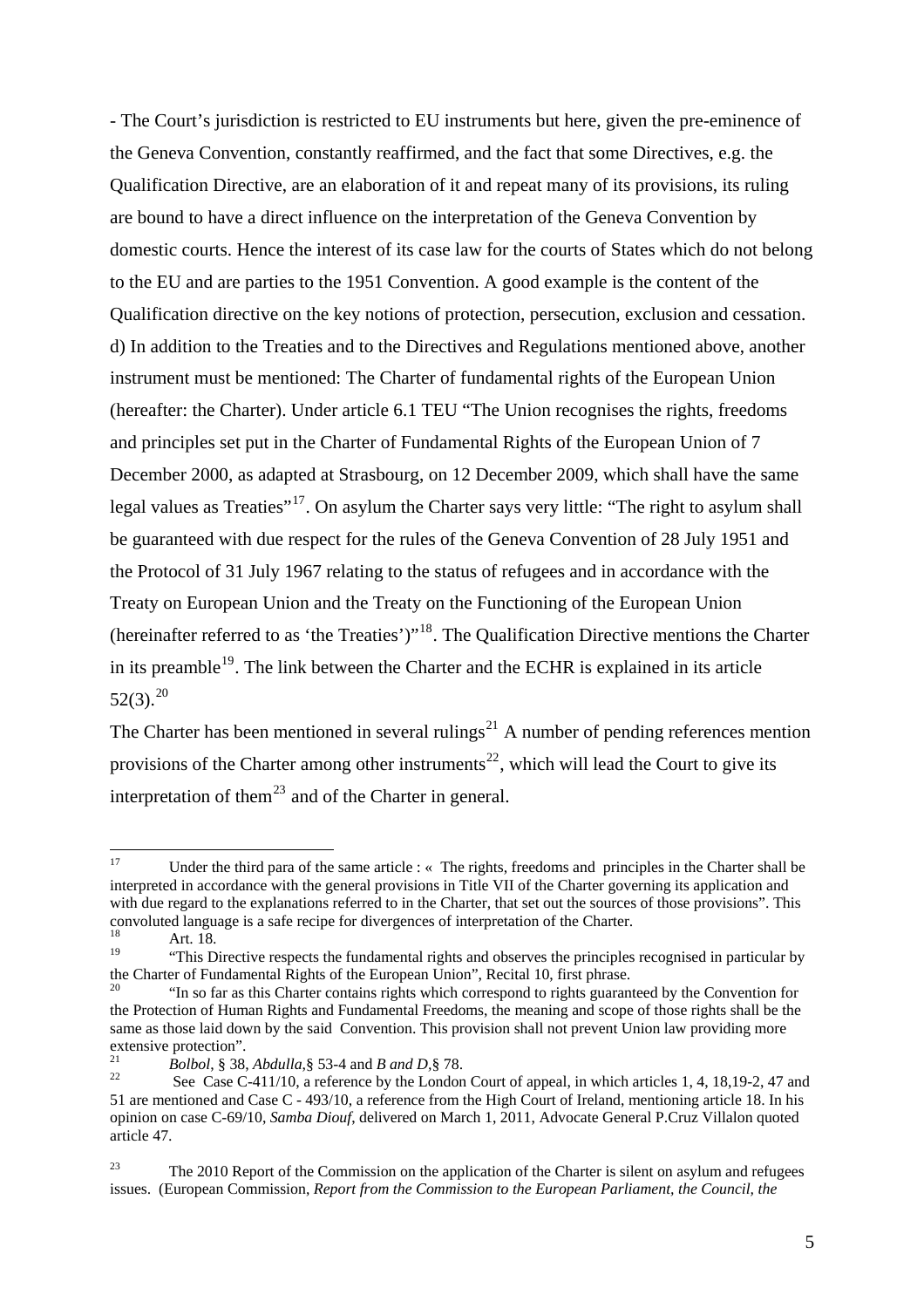e) The Court's rulings are binding for the domestic court from which the reference came and for all authorities of the Member States who have to decide on the same issue. Its decisions must be read in combination with the opinion of the Advocate General, which assist the Court.<sup>[24](#page-5-0)</sup> A full understanding of the Court's ruling would usually require the reading the Advocate General's opinion for at least two reasons: The first one is that it is more developed than the judgment itself and contains in most cases a thorough exposé of the applicable law, including the "travaux préparatoires". The second one is that it is the opinion of one person and not the outcome of the deliberation of a collegiate bench. It is made public together with the Court's decision.

#### II.2. The cases sent to the Court

. To this day the CJEU has delivered 6 rulings on refugee and asylum issues. One was the result of an action brought by the European Parliament against a decision of the Council on their respective powers on the procedure of adoption of the common list of safe countries of origin<sup>[25](#page-5-1)</sup>. The five other decisions followed references by domestic courts. Four related to the Qualification directive ( hereafter: QD): one on the interpretation of article 15 (c) on subsidiary protection<sup>[26](#page-5-2)</sup>, one of that of articles 2 (c), 7 (1), 11-1 (e) and 15 relating to cessation<sup>[27](#page-5-3)</sup>, one on article 12 (1)(a) on exclusion<sup>[28](#page-5-4)</sup> and one on articles 12(2)(b) and (c) on exclusion and  $3^{29}$  $3^{29}$  $3^{29}$ . The other reference related to procedural aspects of the Dublin II Regulation $30$ .

The number of references is increasing. 8 cases are now  $31$  pending before the Court. Two relate to the procedures Directive<sup>[32](#page-5-8)</sup>, one to the  $OD^{33}$  $OD^{33}$  $OD^{33}$  and four on the Dublin II Regulation<sup>[34](#page-5-10)</sup>, a sign of the times. One reference has been withdrawn<sup>[35](#page-5-11)</sup>.

<span id="page-5-8"></span><u>.</u>

<span id="page-5-9"></span>*European Economic and Social Committee and the Committee of the regions. 2010 Report on the Application of the EU Charter of Fundamental Rights* ,SEC(2011) 396 final.<br><sup>24</sup> Under article 252, second para, TFEU : « It shall be the duty of the Advocate-General, acting with

<span id="page-5-10"></span><span id="page-5-0"></span>complete impartiality and independence, to make, in open court, reasoned submissions on cases which, in

<span id="page-5-11"></span><span id="page-5-1"></span>accordance with the Statute of the Court of Justice of the European Union, require his involvement.<br>
Case C-133/06, *European Parliament v Council of the European Union*, 2008 ECR 1-3189.<br>
Case C-465/07, *Meki Elgafaji and* 

<span id="page-5-2"></span>Chamber,2009,ECR 1- 921; (2009 ) 21 *IJRL* 297-307.See R.Errera," The CJEU and Subsidiary Protection:

<span id="page-5-3"></span>Reflections on *Elgafaji* - and after", 23 *IJRL* 93-112. 27 Joined cases C- 175/08, C-176/08, C-178/08 and C-179/98, *Aydin Salahadin Abdulla, Kamil Hasan, Ahmed Adem, Hamrin Mosa Rashi and Dler Jamal v Bundesrepublik Deutschland ,* 2 March 2010. See R. Errera, "Cessation and Assessment of New Circumstances: a Comment on *Abdulla ,*CJEU, 2 March 2010, forthcoming, *IJRL.* 28 *Nawras Bolbol*, mentioned n.16 above.

<span id="page-5-4"></span>

<span id="page-5-5"></span><sup>&</sup>lt;sup>29</sup> Joined Cases C-57/09 and C-101/09, *Bundesrepublik Deutschland v B and D*.<br><sup>30</sup> Case C - 19/08, *Migrationsverket v Petrosian*, 29 jan. 2009.<br><sup>31</sup> As of June 2011.

<span id="page-5-7"></span><span id="page-5-6"></span>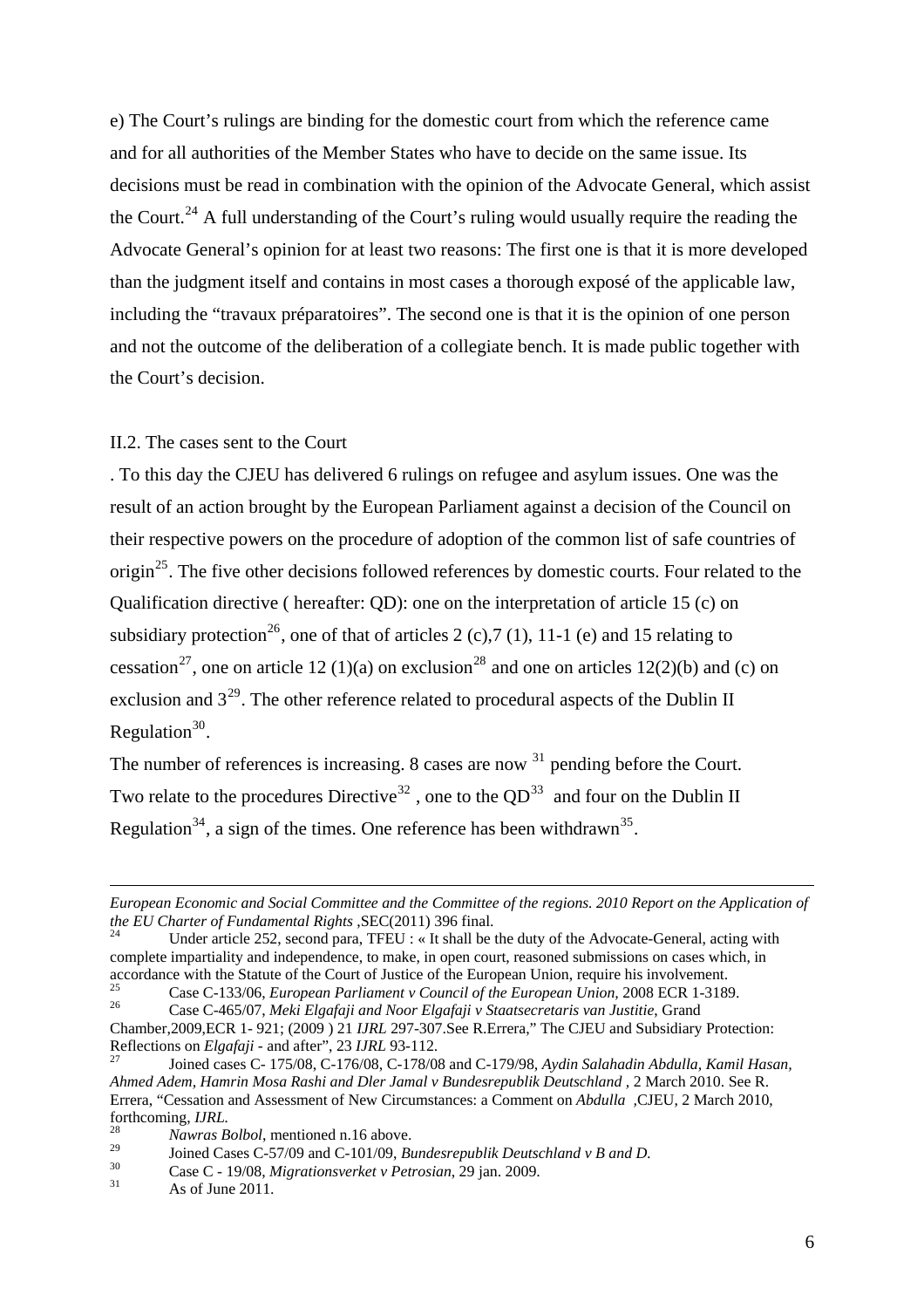#### II.3. The lessons for domestic courts : The reference judgment

Particular attention should be given to the drafting of the judgment and to the wording of the questions sent to the  $CJEU<sup>36</sup>$  $CJEU<sup>36</sup>$  $CJEU<sup>36</sup>$ . The former should contain a full and precise statement of the facts of the case, of the administrative and judicial decisions taken at the domestic level and of the legal issues before the court and how they relate to the interpretation of the EU instrument. Three examples can be given. In its 25 pages long judgment that led to the CJEU decision in *B and D* on exclusion, the German Federal Administrative Court, after analysing the domestic proceedings, commented at length, for each of the questions, the relevant international instruments, the case law of foreign courts as well as the domestic one<sup>[37](#page-6-1)</sup>. The same method was followed in Cases C-71/11 and C-99/11 concerning religious persecution. The same Court commented extensively the respective scope of article 9 ECHR and 9(1)QD and the relevant case law, together with UNHCR statements.<sup>[38](#page-6-2)</sup> In its judgment referring a case concerning the interpretation of the Dublin II Regulation<sup>[39](#page-6-3)</sup> the London Court of Appeal quoted extensively the first instance judgment<sup> $40$ </sup> on findings of fact, mentioned the domestic case law, the contentions of the parties and of the interveners<sup>[41](#page-6-5)</sup> before listing the questions sent.<sup>[42](#page-6-6)</sup> More and more references contain several inter-related questions and sub-questions. During the panel on the role of the national referring court that was part of the IARLJ's European Chapter's Workshop held in Berlin in 2009 Judge Dörig and Lord Justice Carnwath rightly insisted on the importance of these quality of the judgment of the domestic courts.

<span id="page-6-4"></span> $^{40}$  (2010) EWHC 705 (Adm)

 <sup>32</sup> Case C-69/10, *Samba Diouf*. Advocate General P. Cruz Villalon delivered his opinion on March 1, 2011; Case C-175/11 *H.I.D.*<br>33 Joined Cases C-71/11 Y and C-99/11 7, on religious persecution.<br><sup>34</sup> Case C-41110, N.C.Case C-402/10, M.E. and Other person C-620/1

<sup>34</sup> Case C- 41110, *NS* ;Case C-493/10, *ME and Others;*Case C-620/10, *Kastrati* and Case C- 4/11, *Puid*;Case C – *CIMADE et GISTI*.

<span id="page-6-0"></span>*CIMADE et GISTI .* 35 Case C-563/10, *Khavand* relating to homosexuals. 36 The best guide here is : H. Storey, H. Dörig, B. Zalar and N. Blake, «Preliminary references to the Court of Justice of the European Union : a Note for national judges handling asylum-related cases ». See also Court of Justice of the European Union, Information note on references by national courts for preliminary rulings  $(2009/C 297/01)$ .

<span id="page-6-1"></span> $37 \text{ BVerwG} 10 \text{ C} 48.07$ <br> $38 \text{ BVerwG} 10 \text{ C} 10.00$ 

<span id="page-6-2"></span> $3^8$  BVerwG 10 C 19.09.<sup>2</sup>

<span id="page-6-3"></span> $\frac{39}{40}$  Case C-411/10

<span id="page-6-5"></span>The AIRE Centre, Amnesty International, the UNHCR and the Equality an Human Rights Commission. This shall give them the right to present observations before the CJEU.

<span id="page-6-6"></span><sup>42</sup> *NS, R ( on the application of) v Secretary of State for the Home Department* (2010) EWCA civ 990 (12 July 2010)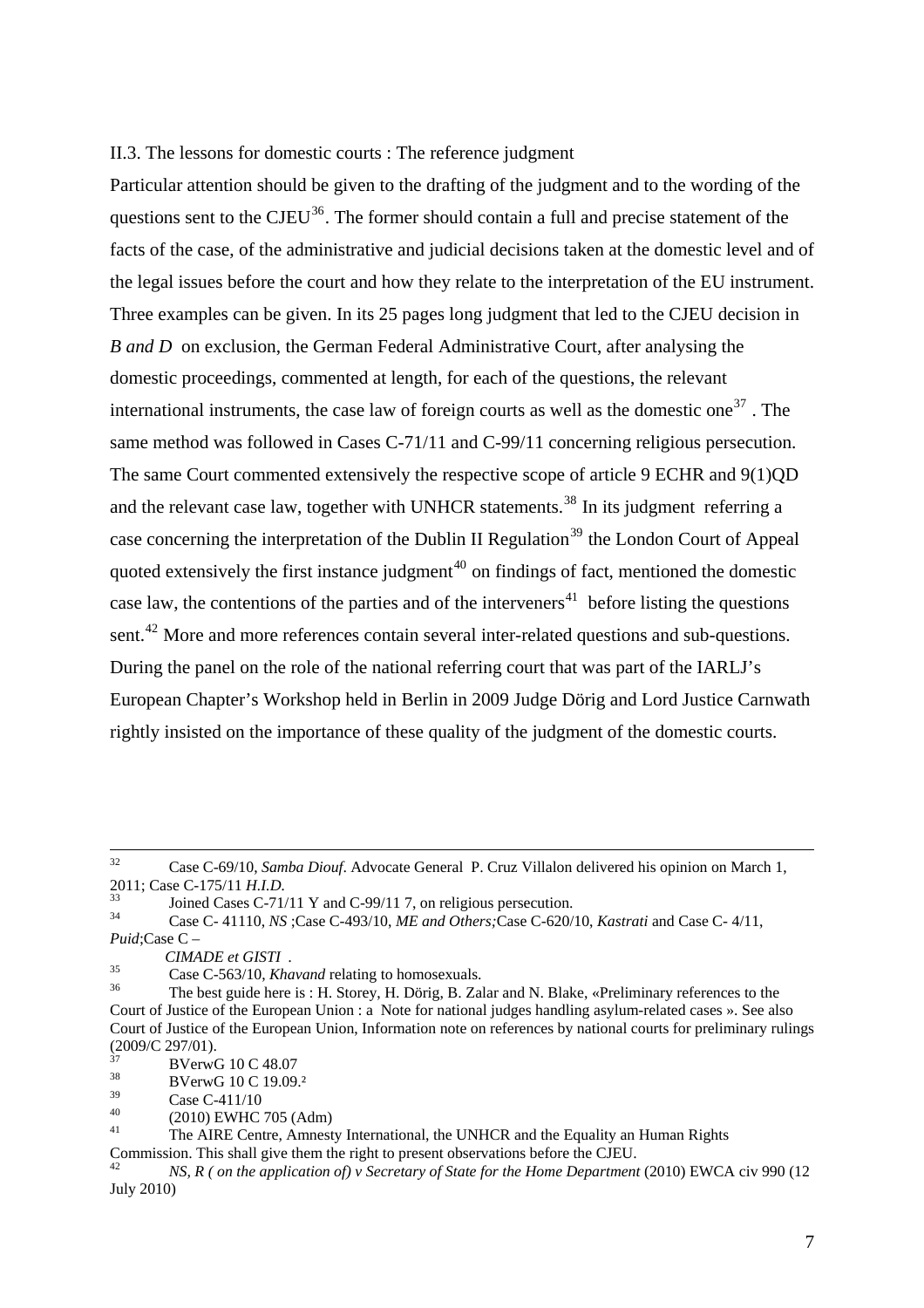II.4. The CJEU's methods of interpretation and their outcome

A number of elements emerge from the rulings handed down so far:

a) The provisions to be interpreted are never considered in isolation, but always examined in a wider context: that of the instrument itself and of its purpose and, above, all that of refugee and asylum law, of which the 1951 Convention is" the cornerstone"<sup>[43](#page-7-0)</sup>.

b) In some cases the context is, by necessity, a wider one. One apt example is the interpretation of the notion of "cessation" contained in article 11 (1)(e) QD. To answer the questions sent to it the Court explored, in *Abdulla,* the meaning of other related notions such as those of " change or circumstances", " persecution" and " protection". This led it to insist on the human rights dimension of the issue. In *Bolbol*, which concerned the interpretation of article  $12(1)(a)$  OD the Court mentioned a number of UN instruments. In her opinion Advocate General Sharpston quoted, in addition, EC Joint Positions, UNHCR Statements and the historical background of the texts relating to the case. In *B and D*, which related to exclusion, the Court said: that the QD must "be interpreted in the light of its general scheme and purpose<sup>[44](#page-7-1)</sup>, and in a manner consistent with the 1951 Convention and the other relevant treaties referred to in…Article 78(1) TFEU…Directive 2004/83 must also be interpreted in a manner consistent with the fundamental rights and the principles recognised in particular, by the Charter of Fundamental Rights of the European Union…"[45](#page-7-2). In his opinion Advocate General Mengozzi stressed the links between refugee law and international humanitarian law and the international law on human rights<sup>[46](#page-7-3)</sup>

c) The autonomous character of the EU legal order<sup>[47](#page-7-4)</sup> remains a fundamental principle, albeit somewhat qualified here by the use of the instruments mentioned above.

d) Placed before ambiguous or vague provisions, often the fruit of political compromise, the Court has always interpreted them taking into account the key concept of refugee and asylum law, that of *protection.* 

<span id="page-7-0"></span> $43$ This has been the method of the Court, as shown by some of its earliest and most important rulings. See Case C-26/62, *van Gend en Loos*, 1963 ECR 1:" … according to the spirit, the general scheme and the wording…".

<span id="page-7-1"></span><sup>44</sup> On the teleological interpretation used by the Court see the remarks of Advocate General Poiares Maduro, » « Interpreting European law- Judicial activism in a context of constitutional pluralism »,(2007) 1 *European Journal of Legal Studies.* 

<sup>45 § 78</sup> 

<span id="page-7-3"></span><span id="page-7-2"></span><sup>46</sup>  $\frac{1}{47}$  At § 44.

<span id="page-7-4"></span><sup>47</sup> Emphasized by the Court in *Elgafaji* in relation to subsidiary protection, a creation of the QD and in particular its article 15 (c): see judgment, § 28 and Advocate General Poiares Maduro's Opinion, § 19.